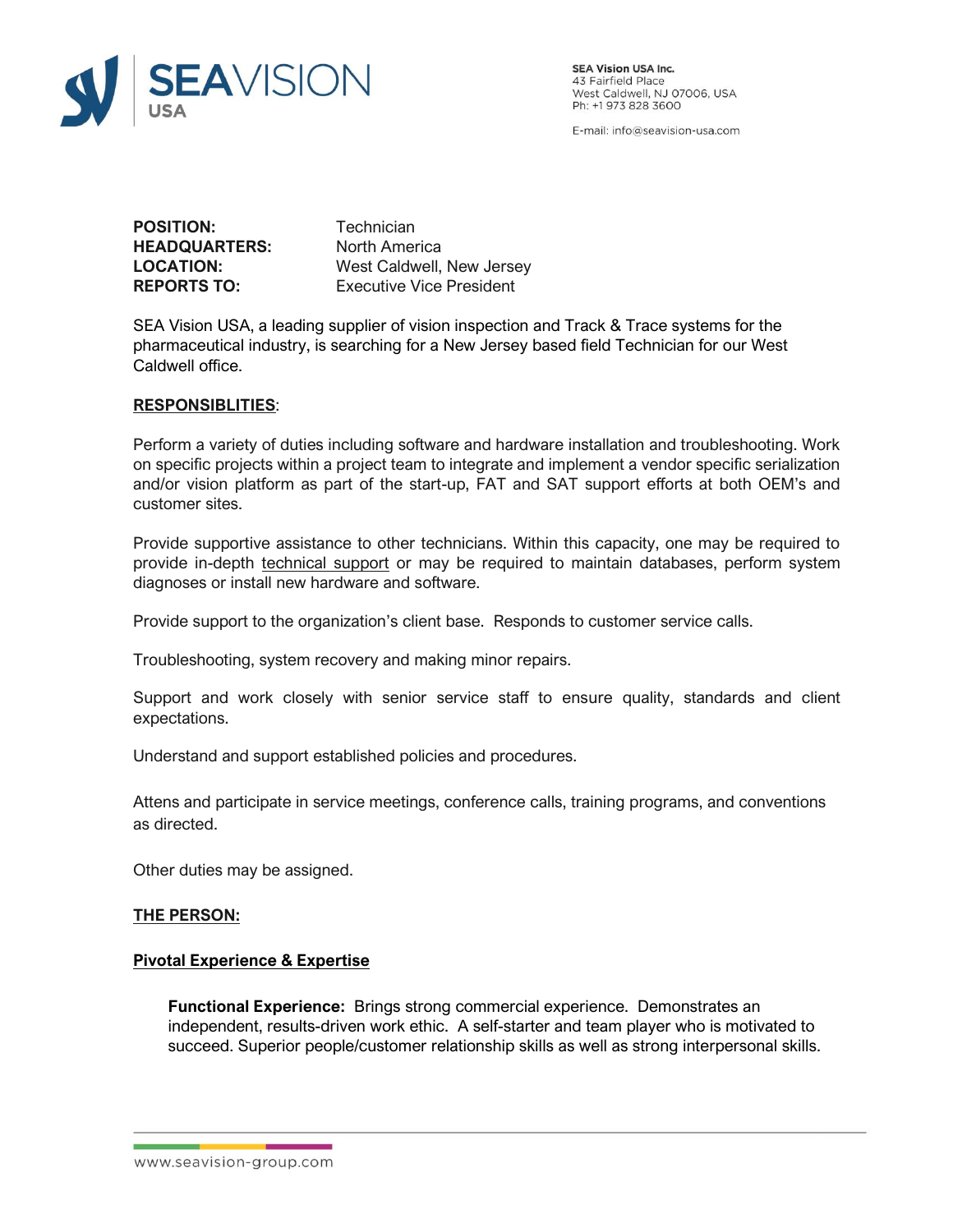

**SEA Vision USA Inc.** 43 Fairfield Place<br>West Caldwell, NJ 07006, USA Ph: +1 973 828 3600

E-mail: info@seavision-usa.com

**Industry Experience & Tenure:** 3-5 years' broad experience and knowledge of visual inspection systems and applications. Bachelor's degree or equivalent required preferably in Engineering, Computer Science and Information Technology, software programming.

**Business Acumen:** Understands business implications of decisions. Displays orientation to profitability. Demonstrates knowledge of market and competition. Aligns work with strategic goals.

**Problem Solving:** Identifies and resolves problems in a timely manner. Gathers and analyzes information skillfully. Develops alternative solutions. Works well in group problem solving situations. Uses reason even when dealing with emotional topics.

**Quality:** Demonstrates accuracy and thoroughness. Looks for ways to improve and promote quality. Applies feedback to improve performance. Monitors own work to ensure quality.

**Technical Skills**: Assesses own strengths and weaknesses. Pursues training and development opportunities. Strives to continuously build knowledge and skills. Shares expertise with others.

### **Competencies:**

**Adaptability:** Adapts to changes in the work environment. Manages competing demands and changes approach or method to best fit the situation.

**Collaboration and Teamwork:** Balances team and individual responsibilities. Contributes to building a positive team spirit.

**Customer Service:** Focuses on serving customers as the organization's top priority. Understands needs, creates distinctive value, and builds meaningful relationships. Aligns organization and resources to deliver on customer commitments. Driven to create value for customers.

**Expert Communication:** Excellent verbal and written communication skills. Responds promptly to customer needs to meet commitments.

**Innovation:** Displays original thinking and creativity and meets challenges with resourcefulness.

**Learning:** Curious, open-minded and an avid listener who welcomes broad input, criticism and feedback.

**Motivation:** Sets and achieves challenging goals. Demonstrates persistence and overcomes obstacles and measures self against standard of excellence.